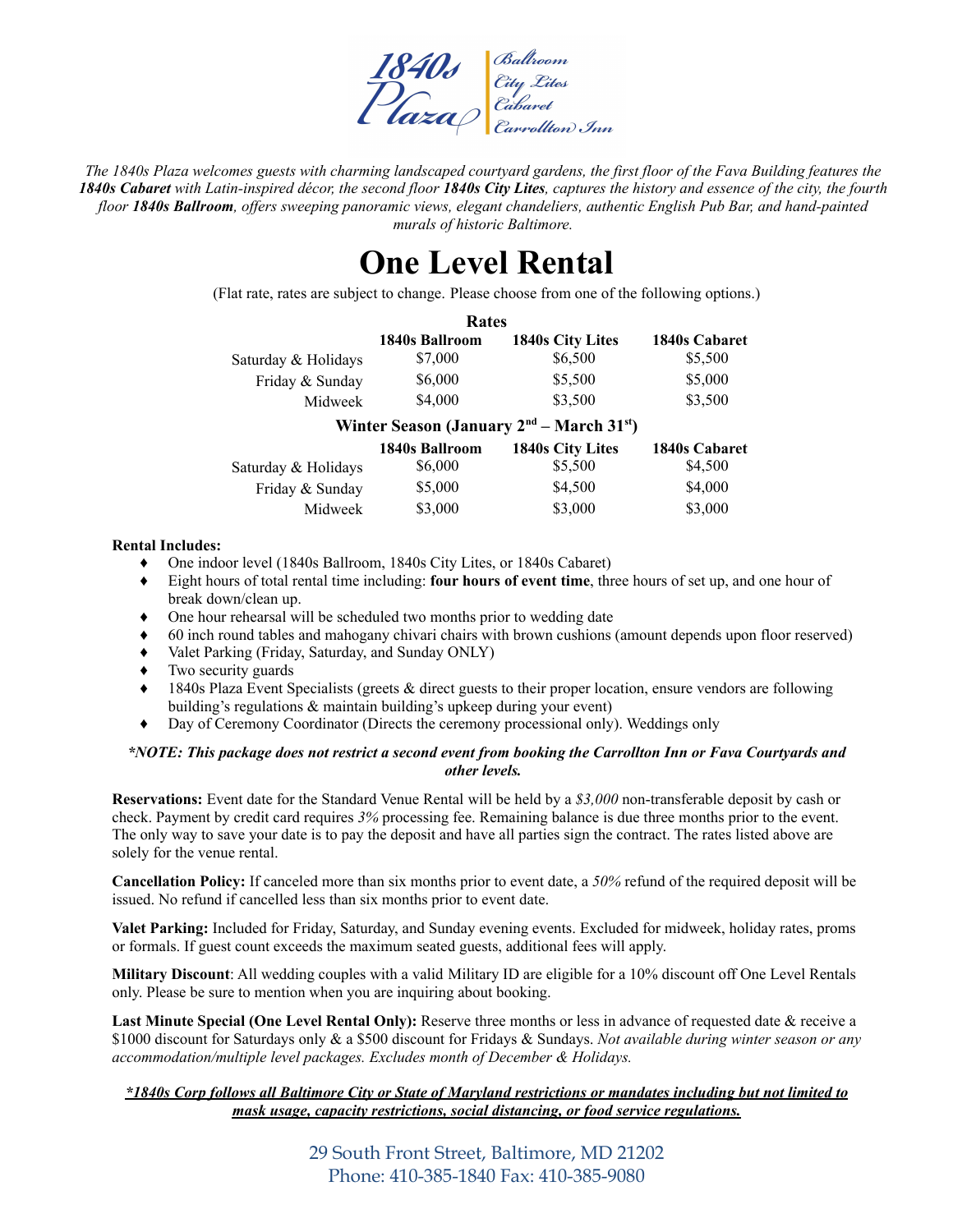

# **1840s Cabaret & 1840s City Lites Venue Rental**

(Flat Rate, Rates are subject to change. Please choose from one of the following options.)

|                      | Rates   |
|----------------------|---------|
| Saturdays & Holidays | \$8,500 |
| Fridays & Sundays    | \$7,500 |
| Monday-Thursdays     | \$5,000 |

#### **Rental Includes:**

- Two indoor levels 1840s Cabaret  $&$  1840s City Lites only, no exceptions.
- ♦ Nine hours of total rental time including: **five hours of event time**, three hours of set up, and one hour of break down/clean up.
- ♦ One hour rehearsal scheduled 2 months prior to wedding date
- ♦ 15- 60" round tables and 150 chiavari chairs
- ♦ Valet Parking (Friday, Saturday, and Sunday ONLY)
- Two security guards
- ♦ Personalized Wedding Brick
- 1840s Plaza Event Specialists (greets and direct guests to their proper location, ensure vendors are following building's regulations and maintain building's upkeep during your event)
- ♦ Day of Ceremony Coordinator (Directs the ceremony processional only). Weddings only

#### \*NOTE: This package does not restrict a second event from booking the Carrollton Inn or Fava Courtyards and *1840s Ballroom*

**Reservations**: Date for the 1840s Cabaret & 1840s City Lites Venue Rental will be held by a *\$3,000* non-transferable deposit by cash or check. Payment by credit card requires *3%* processing fee. Remaining balance is due three months prior to the event. The only way to save your date is to pay the deposit and have all parties sign the contract. The rates listed above are solely for the venue rental.

**Cancellation Policy:** If cancelled more than six months prior to event date, a *50%* refund of the required deposit will be issued. No refund if cancelled less than six months prior to event date.

**Valet Parking:** Excluded for holiday rates, proms and formals. If guest count exceeds the maximum seated guests (150 Guests), additional fees will apply.

#### \*1840s Corp follows all Baltimore City or State of Maryland restrictions or mandates including but not limited to *mask usage, capacity restrictions, social distancing, or food service regulations.*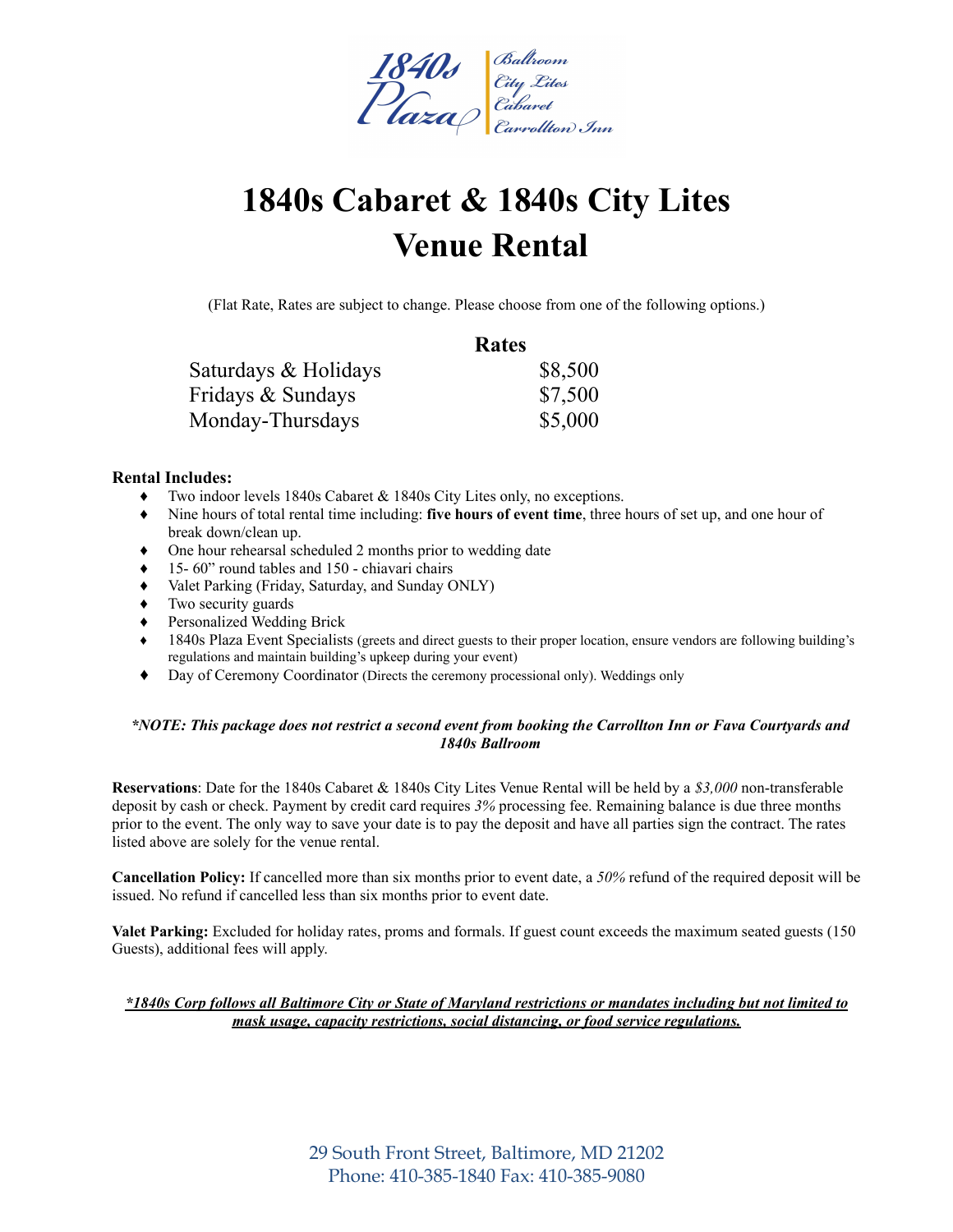

### **One Level Rental & Accommodations**

(Flat rate, rates are subject to change. Please choose from one of the following options.)

#### **Rates**

| Saturdays & Holidays | \$12,000 |
|----------------------|----------|
| Fridays & Sundays    | \$10,000 |
| Monday-Thursdays     | \$8,000  |

#### **Rental Includes:**

- ♦ One indoor level (1840s Ballroom, 1840s City Lites or 1840s Cabaret)
- ♦ Carrollton Inn Courtyard with café lighting
- ♦ Fava Courtyard with café lighting
- ♦ 13 Rooms/Suites at 1840s Carrollton Inn for one night (rooms based on double occupancy and check-in is at 3pm)
- ♦ Gourmet breakfast for all 1840s Carrollton Inn guests
- ♦ Nine hours of total rental time including: **five hours of event time**, three hours of set up and one hour of break down/clean up.
- ♦ One hour rehearsal will be scheduled 2 months prior to wedding date
- ♦ 60 inch round tables and chivari chairs available based on floor reserved
- ♦ Valet Parking (Friday, Saturday, and Sunday **ONLY**)
- ♦ Two security guards
- ♦ Personalized Wedding Brick
- ♦ 1840s Plaza Event Specialists (greets and direct guests to their proper location, ensure vendors are following building's regulations and maintain building's upkeep during your event)
- ♦ Day of Ceremony Coordinator (Directs the ceremony processional only). Weddings only

**Reservations**: Date for the Venue Rental & Accommodations will be held by a *\$5,000* non-transferable deposit by cash or check. Remaining balance is due three months prior to the event. The only way to save your date is to pay the deposit and have all parties sign the contract. The rates listed above are solely for the venue rental.

**Cancellation Policy:** If cancelled more than six months prior to event date, a *50%* refund of the required deposit will be issued. No refund if cancelled less than six months prior to event date.

**Valet Parking:** Excluded for holiday rates, proms or formals. If guest count exceeds the maximum seated guests (Cabaret-80 Guests, City Lites-150 Guests, Ballroom- 230 Guests), additional fees will apply.

**\* Note:** Chiavari chairs with the venue are for *indoor* use only. Outdoor ceremony chairs are not included and must be rented through the approved caterer.

#### *\*1840s Corp follows all Baltimore City or State of Maryland restrictions or mandates including but not limited to mask usage, capacity restrictions, social distancing, or food service regulations.*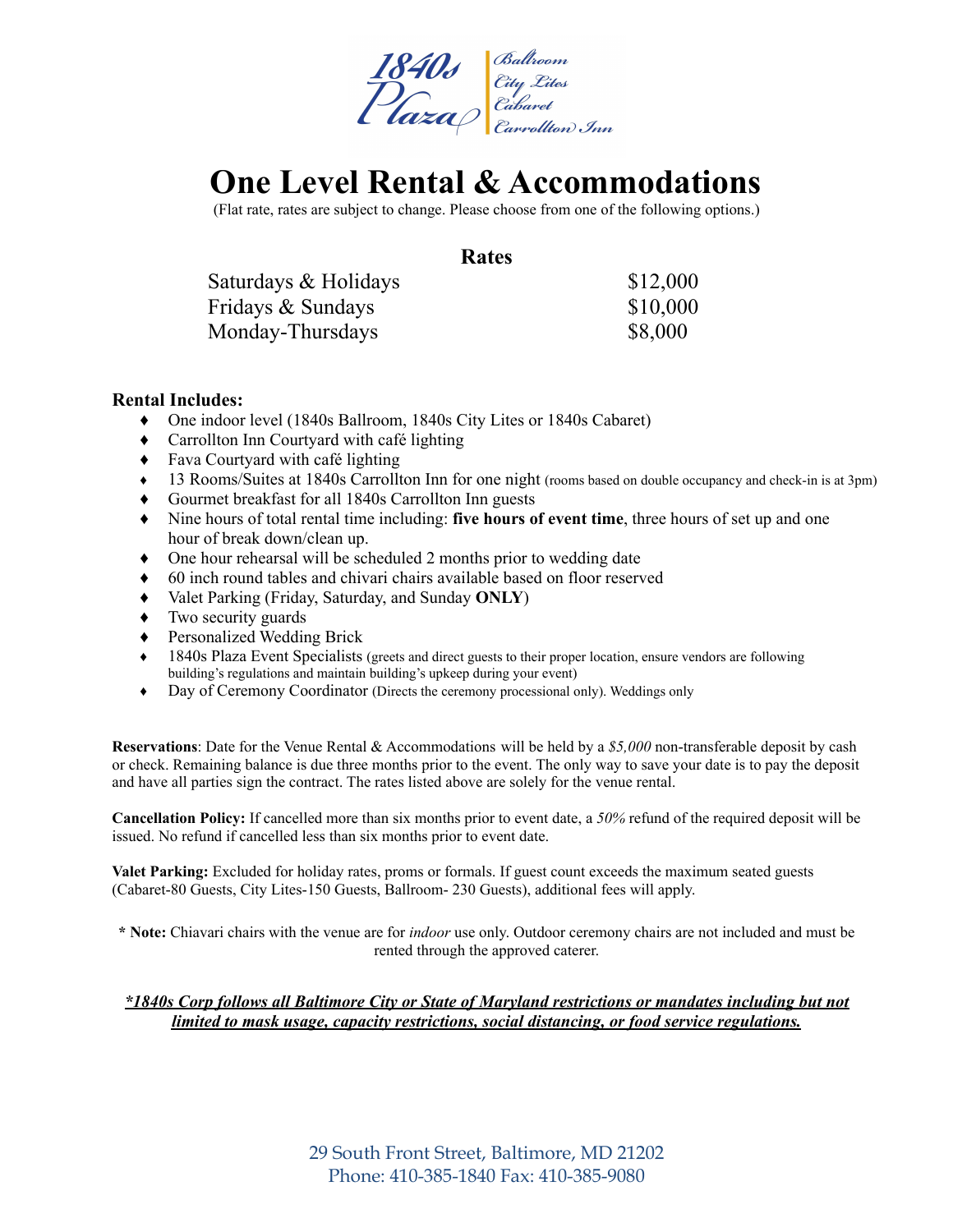

## **Exclusive All Level Venue Rental Or Exclusive Outdoor Garden Courtyard Rental**

(Flat Rate, Rates are subject to change. Please choose from one of the following options.)

#### **Rates**

Saturdays & Holidays  $$12,500$ Fridays & Sundays  $$10,500$ Monday-Thursdays \$8,000

#### **Rental Includes:**

- ♦ Exclusive access to all three indoor levels (1840s Ballroom, 1840s City Lites and 1840s Cabaret)
- ♦ Carrollton Inn Courtyard with café lighting
- ♦ Fava Courtyard with café lighting
- ♦ Ten hours of total rental time including: **six hours of event time**, three hours of set up, and one hour of break down/clean up.
- ♦ One hour rehearsal scheduled two months prior to wedding date
- ♦ 23- 60 inch round tables and 230- chiavari chairs.
- ♦ Valet Parking (Friday, Saturday, and Sunday ONLY)
- ♦ Two security guards
- ♦ Personalized Wedding Brick
- 1840s Plaza Event Specialists (greets and direct guests to their proper location, ensure vendors are following building's regulations and maintain building's upkeep during your event)
- ♦ Day of Ceremony Coordinator (Directs the ceremony processional only). Weddings only

#### *If this is an all outdoor event, there are additional stipulations.*

- ♦ Both garden courtyards are yours to use for the entire ten hour rental time.
- ♦ Outdoor events must end by 11pm

#### **Reservations**:

Date for the Exclusive Venue Rental will be held by a *\$5,000* non-transferable deposit by cash or check. Payment by credit card requires *3%* processing fee. Remaining balance is due three months prior to the event. The only way to save your date is to pay the deposit and have all parties sign the contract. The rates listed above are solely for the venue rental.

**Cancellation Policy:** If cancelled more than six months prior to event date, a *50%* refund of the required deposit will be issued. No refund if cancelled less than six months prior to event date.

**Valet Parking:** Excluded for holiday rates, proms or formals. If guest count exceeds the maximum seated guests (230 Guests), additional fees will apply.

**\* Note:** Chiavari chairs with the venue are for *indoor* use only. Outdoor ceremony chairs are not included and must be rented through the approved caterer.

#### \*1840s Corp follows all Baltimore City or State of Maryland restrictions or mandates including but not limited to mask usage, *capacity restrictions, social distancing, or food service regulations.*

29 South Front Street, Baltimore, MD 21202 Phone: 410-385-1840 Fax: 410-385-9080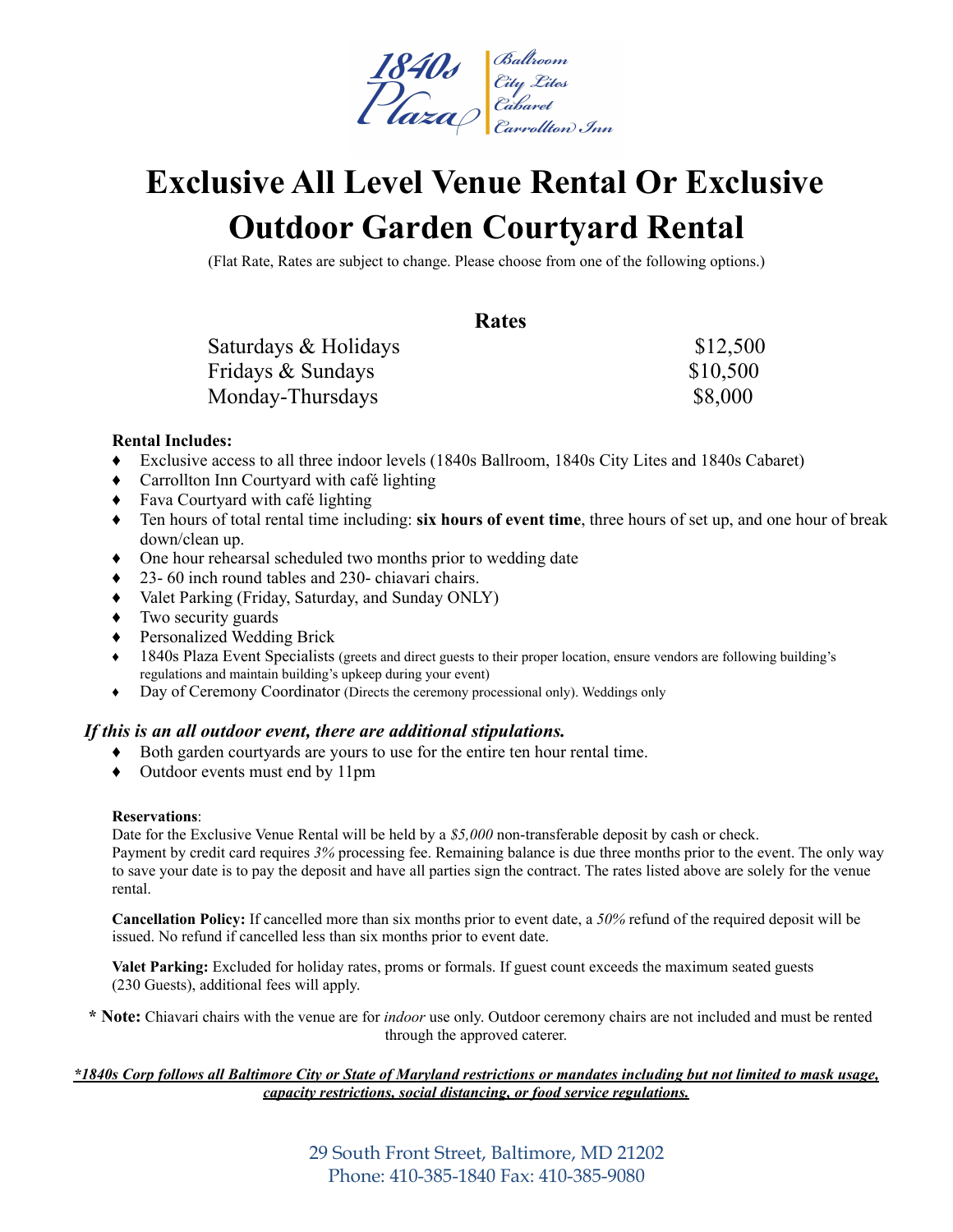

### **Exclusive All Level Venue Rental & Accommodations**

(Flat rate, Rates are subject to change)

#### **Rates**

| Saturdays & Holidays | \$16,200 |
|----------------------|----------|
| Fridays & Sundays    | \$14,200 |
| Monday-Thursdays     | \$10,000 |

#### **Includes:**

- ♦ Exclusive access to all three indoor levels (1840s Ballroom, 1840s City Lites and 1840s Cabaret)
- ♦ Carrollton Inn Courtyard with café lighting
- ♦ Fava Courtyard with café lighting
- ♦ 13 Rooms/Suites at 1840s Carrollton Inn for one night (rooms based on double occupancy and check-in is at 3pm)
- ♦ Gourmet breakfast for all 1840s Carrollton Inn guests
- ♦ Ten hours of total rental time including: **six hours of event time**, three hours of set up, and one hour of break down/clean up.
- ♦ One hour rehearsal scheduled 2 months prior to wedding date
- ♦ 23-60 inch round tables and 230 chiavari chairs.
- ♦ Valet Parking (Friday, Saturday, and Sunday ONLY)
- ♦ Two security guards
- ♦ Personalized Wedding Brick
- 1840s Plaza Event Specialists (greets and direct guests to their proper location, ensure vendors are following building's regulations and maintain building's upkeep during your event)
- ♦ Day of Ceremony Coordinator (Directs the ceremony processional only). Weddings only

**Reservations**: Date for the Exclusive Venue Rental & Accommodations will be held by a *\$7,000* non-transferable deposit by cash or check. Payment by credit card requires 3% processing fee. Remaining balance is due three months prior to the event. The only way to save your date is to pay the deposit and have all parties sign the contract. The rates listed above are solely for the venue rental.

**Cancellation Policy:** If cancelled more than six months prior to event date. A *50%* refund of the required deposit will be issued. No refund if cancelled less than six months prior to event date.

**Valet Parking:** Excluded for holiday rates, proms or formals. If guest count exceeds the maximum seated guests (230 Guests), additional fees will apply.

**\* Note:** Chiavari chairs with the venue are for *indoor* use only. Outdoor ceremony chairs are not included and must be rented through the approved caterer.

#### \*1840s Corp follows all Baltimore City or State of Maryland restrictions or mandates including but not limited to mask *usage, capacity restrictions, social distancing, or food service regulations.*

29 South Front Street, Baltimore, MD 21202 [www.1840sballroom.com,](http://www.1840sballroom.com) [info@1840sballroom.com](mailto:info@1840sballroom.com) Phone: 410-385-1840 Fax: 410-385-9080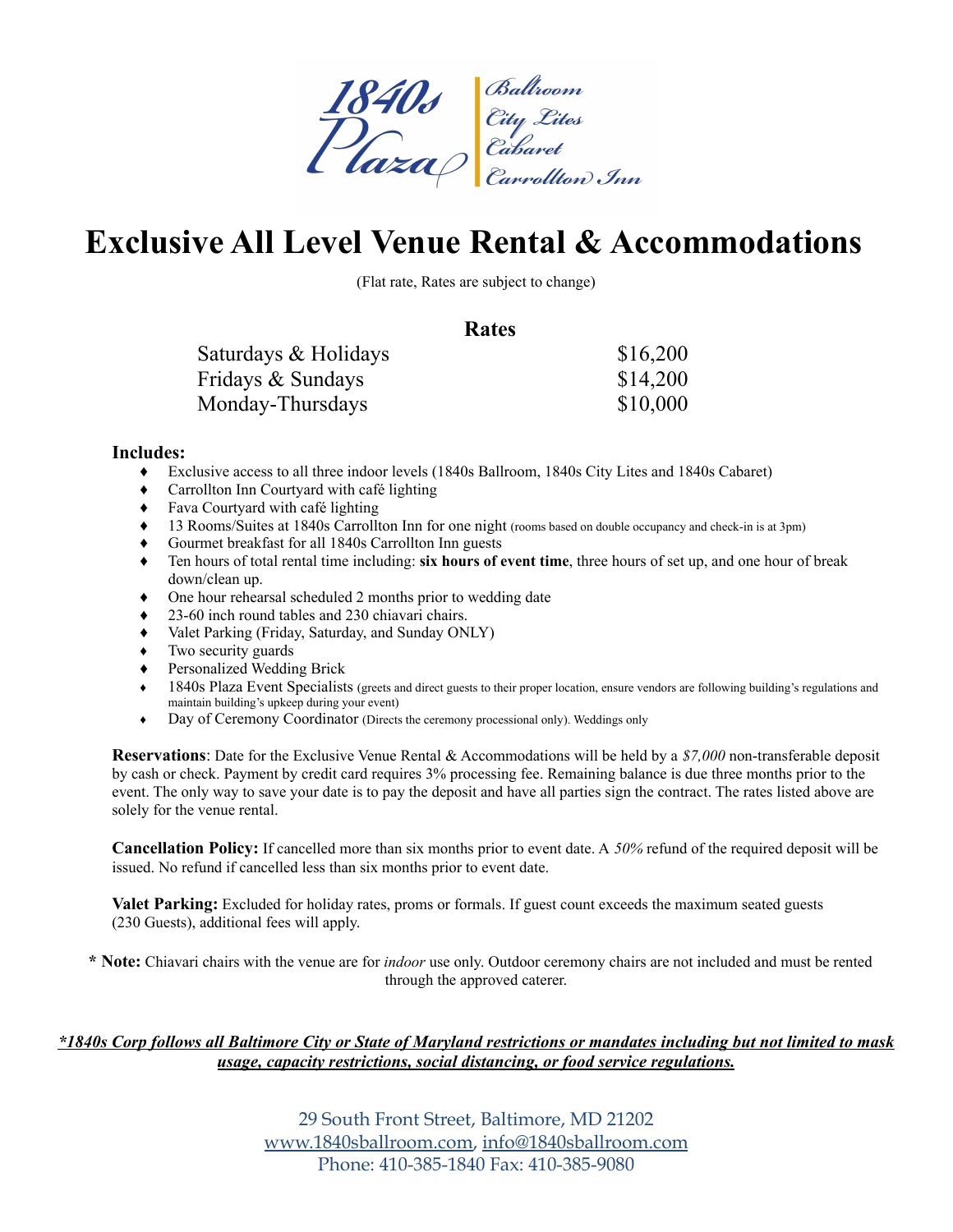

## **Additional Information**

#### **Add-Ons:**

| Courtyards & Additional Hour                 | \$1,500 |
|----------------------------------------------|---------|
| Additional Hour                              | \$1,000 |
| Additional ½ Hour                            | \$600   |
| Additional Set-Up/Break-Down Time (Per Hour) | \$400   |
| Personalized Wedding Brick                   | \$106   |

#### **Capacities:**

| <b>Location</b>                                    | <b>Seated Capacity</b> | <b>Standing Capacity</b> |
|----------------------------------------------------|------------------------|--------------------------|
| (4 <sup>th</sup> Floor)<br>1840s Ballroom          | 230                    | 350                      |
| (2 <sup>nd</sup> Floor)<br><b>1840s City Lites</b> | 150                    | 250                      |
| (1 <sup>st</sup> Floor)<br>1840s Cabaret           | 80                     | 230                      |
| <b>Carrollton Inn Courtyard</b>                    | 160                    | 230                      |
| <b>Fava Courtyard</b>                              | 230                    | 230                      |

#### **Hours:** Monday – Sunday, 8:00 a.m. to 12:00 a.m. (midnight)

**Note:** Outdoor ceremony chairs are not included and must be rented through the approved caterer. Catering team will move all furniture.

**Approved Caterer:** A caterer must be chosen from our approved list. *Listed in alphabetical order.*

| <b>Atlantic Caterers</b>       | 410-254-6662   atlanticcaterers.com    |
|--------------------------------|----------------------------------------|
| Chef's Expression              | 410-561-2433   chefsexpressions.com    |
| <b>Classic Catering People</b> | 410-356-1666   classiccatering.com     |
| Hunt Valley Catering           | 410-343-3553   huntvalleycatering.com  |
| Innovative Gourmet             | 410-363-1317   Innovative gourmet.com  |
| Linwoods                       | 410-356-3030   linwoods.com            |
| Putting on the Ritz            | 800-213-7427   putting on the ritz.com |
| Rouge Fine Catering            | $410-527-0007$   rougecatering.com     |
| <b>Xquisite Catering</b>       | 410-274-2601   xquisitecateringllc.com |
| Zeffert & Gold Catering        | 410-944-4481   zeffertandgold.com      |
| <b>Kosher Caterers:</b>        |                                        |
| Catering by Yafa               | $410-486-3325$   cateringbyyaffa.com   |
| Hoffman & Co                   | 410-764-6100   hoffmancaterers.com     |
| Knish Shop                     | 410-484-5850   Knishshop.com           |
|                                |                                        |

**Officiating Services:** Our Officiants are pleased to offer their services. Call the 1840s Front Desk to speak with someone regarding pricing and availability. This individual is ordained for non-denominational ceremonies. Price includes an initial consultation, personalized ceremony script plus mailing of official marriage certificate.

| Devon Jackson            |  | 410-385-1840 |
|--------------------------|--|--------------|
| Nicole Earl              |  | 410-385-1840 |
| Kori Stanley             |  | 410-385-1840 |
| Doris (Spanish-speaking) |  | 410-486-2405 |
|                          |  |              |

29 South Front Street, Baltimore, MD 21202 [www.1840sballroom.com,](http://www.1840sballroom.com) [info@1840sballroom.com](mailto:info@1840sballroom.com) Phone: 410-385-1840 Fax: 410-385-9080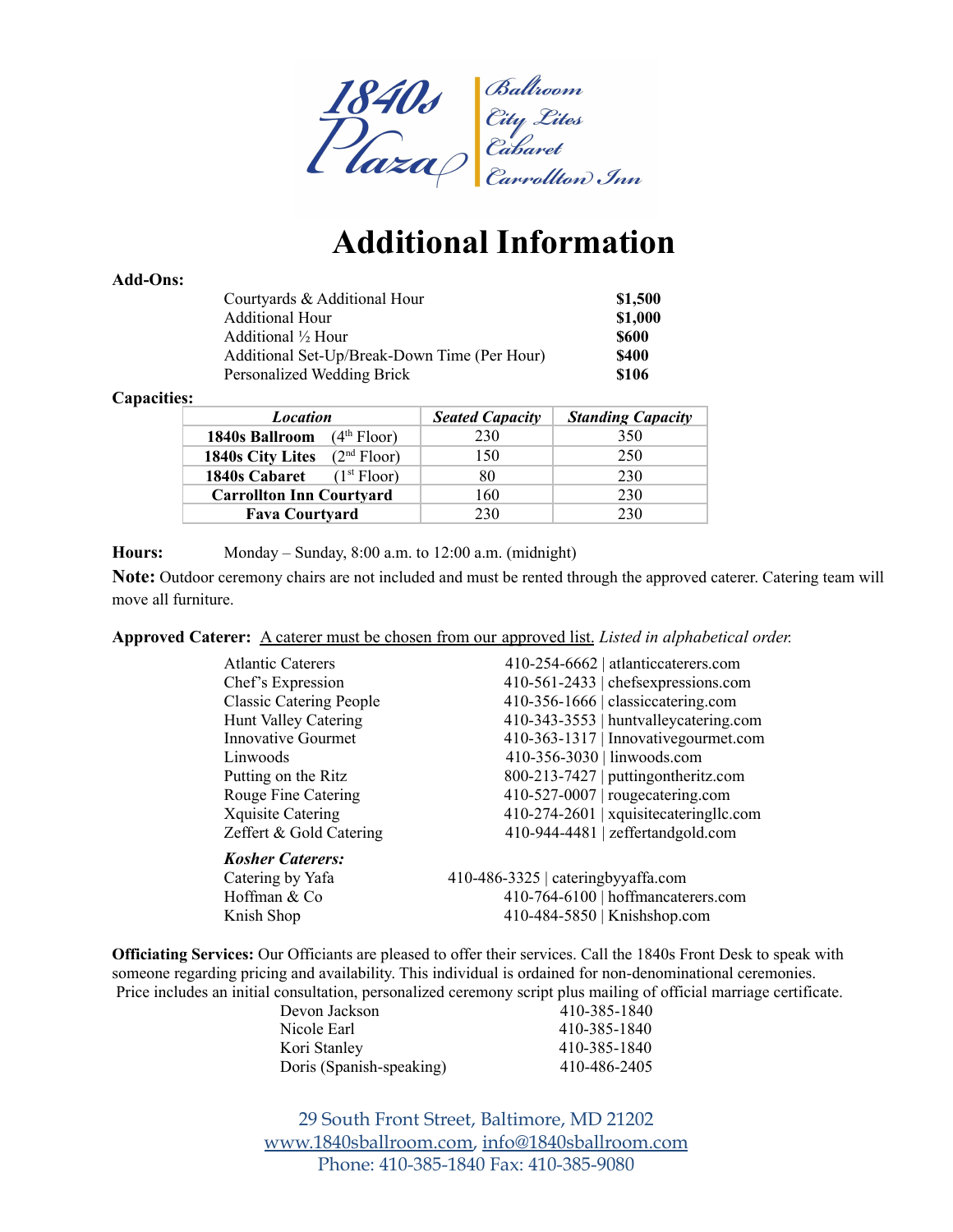

### **Bed & Breakfast Rates**

*(Sales and lodging tax are not included. Rates are subject to change.)*

| <b>101 Declaration Suite</b><br>King Bed, Sitting Room with trundle bed, Double Whirlpool Tub, Standing Shower, Courtyard & Street View                                                                                                                                                                                              | \$375 (Sun-Thurs)   \$400 (Fri-Sat) |
|--------------------------------------------------------------------------------------------------------------------------------------------------------------------------------------------------------------------------------------------------------------------------------------------------------------------------------------|-------------------------------------|
| <b>102 Patriot's Room</b><br>King Bed, Double Whirlpool Tub, Standing Shower, Courtyard View                                                                                                                                                                                                                                         | \$275 (Sun-Thurs)   \$300 (Fri-Sat) |
| 103 Liberty Room<br>King Bed, Double Whirlpool Tub, Standing Shower, Street View                                                                                                                                                                                                                                                     | \$225 (Sun-Thurs)   \$250 (Fri-Sat) |
| 201 Carroll Suite (preferred by wedding parties)<br>King Bed, Sitting Room with trundle bed, Double Whirlpool Tub, Standing Shower, Courtyard & Street View                                                                                                                                                                          | \$375 (Sun-Thurs)   \$400 (Fri-Sat) |
| <b>202 Congressional Room</b><br>Queen Bed, Single Whirlpool Tub/Shower Combination, Street View                                                                                                                                                                                                                                     | \$175 (Sun-Thurs)   \$200 (Fri-Sat) |
| 203 Independence Suite<br>King Bed, Sitting Room with trundle bed, Double Whirlpool Tub, Standing Shower, Street View                                                                                                                                                                                                                | \$275 (Sun-Thurs)   \$300 (Fri-Sat) |
| <b>204 Senator's Room</b><br>Queen Bed, Double Whirlpool Tub, Standing Shower, Street View                                                                                                                                                                                                                                           | \$175 (Sun-Thurs)   \$200 (Fri-Sat) |
| <b>205 Scholar's Room</b><br>King Bed, Double Whirlpool Tub, Standing Shower, Courtyard View                                                                                                                                                                                                                                         | \$275 (Sun-Thurs)   \$300 (Fri-Sat) |
| <b>206 Equestrian Room</b><br>Queen Bed, Double Whirlpool Tub, Standing Shower, Street View                                                                                                                                                                                                                                          | \$175 (Sun-Thurs)   \$200 (Fri-Sat) |
| <b>301 Caton Suite</b><br>Queen Bed, Sitting Room with day bed, Single Whirlpool Tub/Shower Combination, Street View                                                                                                                                                                                                                 | \$225 (Sun-Thurs)   \$250 (Fri-Sat) |
| <b>302 Diplomat Suite</b><br>King Bed, Sitting Room with loveseat, Double Whirlpool Tub, Standing Shower, Street View                                                                                                                                                                                                                | \$275 (Sun-Thurs)   \$300 (Fri-Sat) |
| <b>303 Estate Room</b><br>Queen Bed, Single Whirlpool Tub, Standing Shower, Street View                                                                                                                                                                                                                                              | \$225 (Sun-Thurs)   \$250 (Fri-Sat) |
| <b>304 Annapolis Suite</b><br>King Bed, Sitting Room, Double Whirlpool Tub, Standing Shower, Courtyard View                                                                                                                                                                                                                          | \$375 (Sun-Thurs)   \$400 (Fri-Sat) |
| <b>Policies:</b><br>Check-in, 3:00 p.m.<br>٠<br>Check-out, 11:00 a.m.<br>٠<br>All guest rooms are based on double occupancy.<br>٠<br>A reservation fee in the amount of one night's stay is required to confirm your reservation and applies towards the<br>total balance due. The remaining balance is due at the time of check-in. |                                     |

29 South Front Street, Baltimore, MD 21202 [www.1840sballroom.com,](http://www.1840sballroom.com) [info@1840sballroom.com](mailto:info@1840sballroom.com) Phone: 410-385-1840 Fax: 410-385-9080